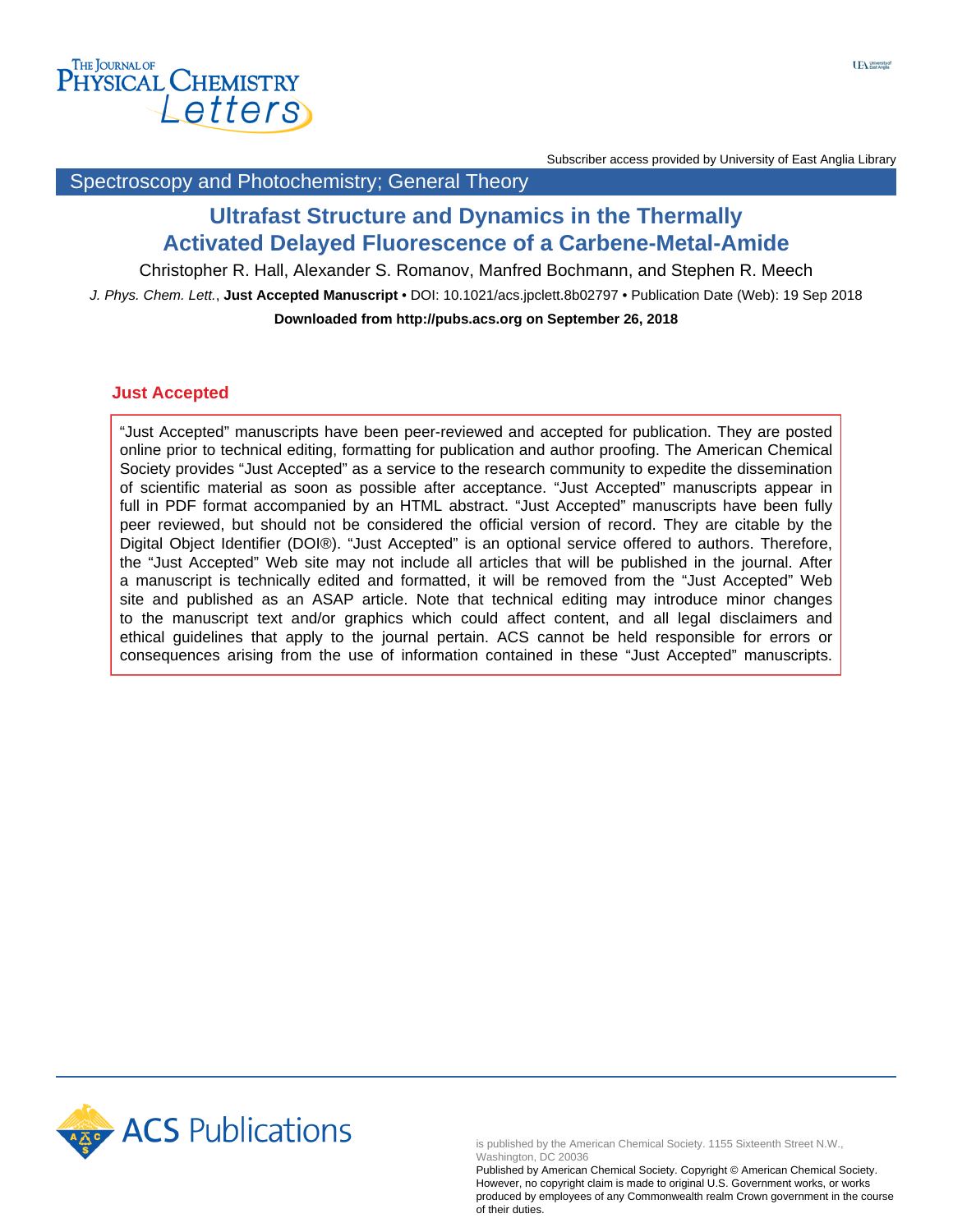# **Ultrafast Structure and Dynamics in the Thermally Activated Delayed Fluorescence of a Carbene-Metal-Amide**

Christopher R. Hall,† Alexander S. Romanov, Manfred Bochmann\* and Stephen R. Meech\*

School of Chemistry, University of East Anglia, Norwich NR4 7TJ, UK

**Abstract:** Thermally activated delayed fluorescence has enormous potential for the development of efficient light emitting diodes. A recently discovered class of molecules (the carbene – metal – amides, CMAs) are exceptionally promising as they combine the small singlet - triplet energy gap required for thermal activation with a large transition moment for emission. Calculations suggest excited state structural dynamics modulate the critical coupling between singlet and triplet, but disagree on the nature of those dynamics. Here we report ultrafast time-resolved transient absorption and Raman studies of CMA photodynamics. The measurements reveal complex structural evolution following intersystem crossing on the tens to hundreds of picoseconds timescale, and a change in the low-frequency vibrational spectrum between singlet and triplet states. The latter is assigned to changes in Raman active modes localized on the metal centre.



\* Authors for Correspondence (m.bochmann@uea.ac.uk; s.meech@uea.ac.uk)

†Present Address: ARC Centre of Excellence in Exciton Science, School of Chemistry, The University

of Melbourne, Parkville, Victoria 3010, Australia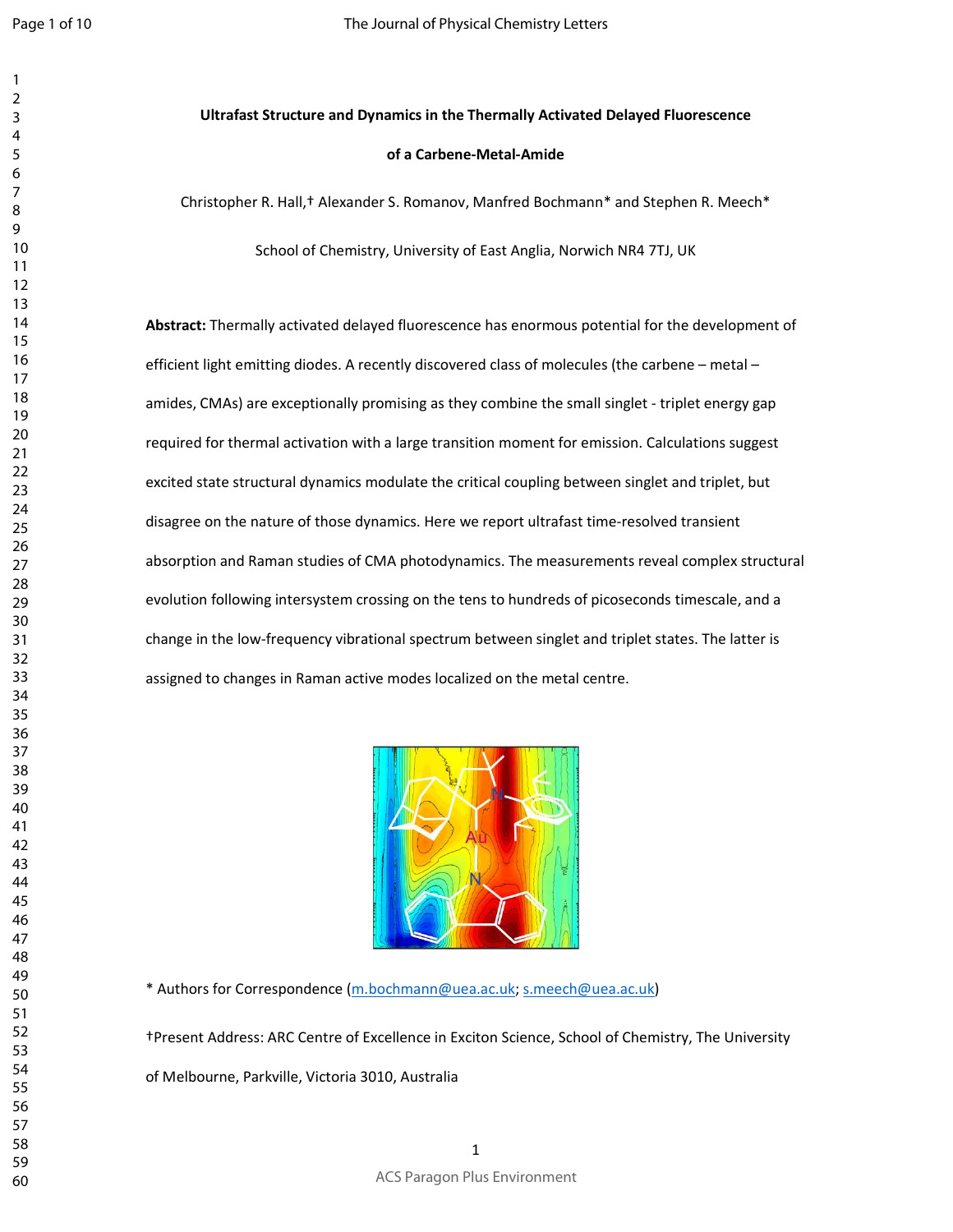Molecules that exhibit thermally activated delayed fluorescence (TADF) by means of reverse intersystem crossing (RISC) are critical components in organic light emitting diodes. $^{1-2}$  In the conversion of electricity to light, excitations populating triplet states are lost to emission, due to the low transition moment and competing radiationless processes. In TADF triplet excitations contribute through RISC to an emissive singlet, enhancing conversion efficiency fourfold. This requires a combination of properties including low singlet-triplet energy barrier ( $\Delta E_{ST}$ ), large cross section for RISC and high transition moment for fluorescence.<sup>1, 3</sup>



**Scheme 1** *Structure of CMA1*

The Carbene – Metal – Amides (CMAs) exhibit these requirements to an unusually high degree.<sup>4-5</sup> CMAs consist of copper, silver or gold ions coordinated to a carbazolate anion and carbene ligand, which acts as strong σ-donor and, by virtue of its empty carbon p-orbital, an acceptor (Scheme 1). Excitation involves ligand-to-ligand charge transfer (LLCT), in which the molecular dipole moment is reduced in magnitude and reversed in direction.<sup>4</sup> CMA based OLED devices have been fabricated with near-100% internal quantum efficiency and short (sub-microsecond) excited state lifetimes.<sup>4</sup> These findings stimulated intense activity in theory and experiment, aimed at understanding this unique photophysical behaviour, and optimising efficiency of TADF in CMAs. The excited state structure of CMAs, how it evolves with time and how that evolution modifies TADF have emerged as critical aspects. Calculations point to a role for excited state bending and twisting of substituents about the central metal atom.<sup>6-8</sup> However, they reach different conclusions on how structural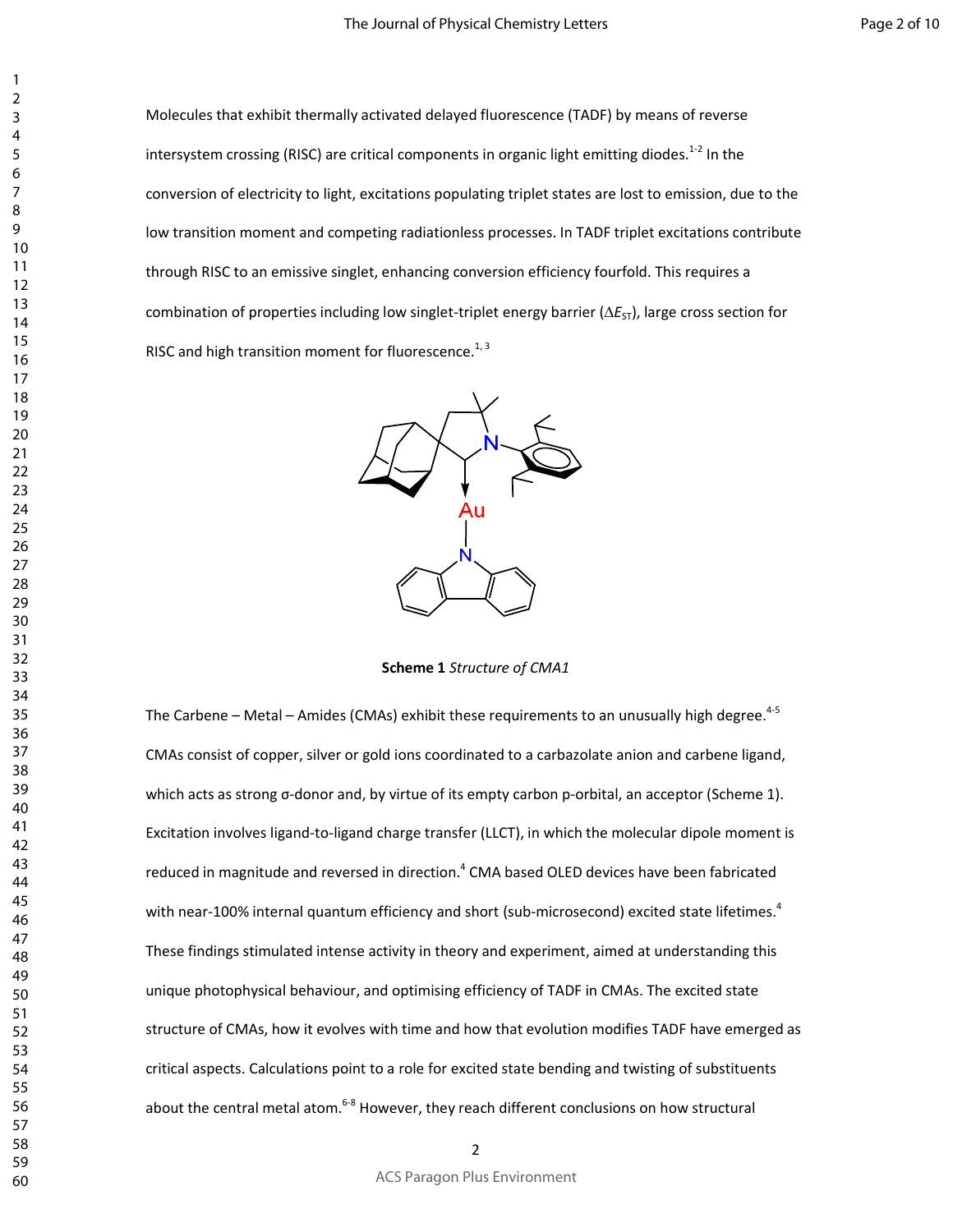Page 3 of 10

| <u>)</u>                         |  |
|----------------------------------|--|
| 3                                |  |
|                                  |  |
| 4                                |  |
| 5                                |  |
| 6                                |  |
|                                  |  |
|                                  |  |
| 8                                |  |
| )                                |  |
| 10                               |  |
| $\mathbf{1}$<br>1                |  |
|                                  |  |
| $\mathbf{1}$<br>$\overline{ }$   |  |
| $\overline{1}$<br>3              |  |
| 1<br>4                           |  |
| 15                               |  |
|                                  |  |
| 16                               |  |
| 1                                |  |
| 18                               |  |
| 19                               |  |
| 20                               |  |
|                                  |  |
| $\overline{21}$                  |  |
| $\overline{2}$<br>$\overline{2}$ |  |
| $\overline{2}$<br>3              |  |
| $\frac{24}{3}$                   |  |
|                                  |  |
| 25                               |  |
| $\frac{26}{5}$                   |  |
| $\frac{1}{2}$                    |  |
| $^{28}$                          |  |
|                                  |  |
| 29                               |  |
| 30                               |  |
| $\overline{\phantom{1}}$         |  |
| $\mathbf{S}$<br>$\overline{2}$   |  |
|                                  |  |
| $\overline{\mathbf{3}}$<br>ξ     |  |
| 3.<br>4                          |  |
| 35                               |  |
| 36                               |  |
|                                  |  |
| $\overline{\mathbf{3}}$          |  |
| 38                               |  |
| 3S<br>J                          |  |
| 40                               |  |
|                                  |  |
| 41                               |  |
| 42                               |  |
| 43                               |  |
| 44                               |  |
| 45                               |  |
|                                  |  |
| 46                               |  |
| 47                               |  |
| 48                               |  |
| 49                               |  |
|                                  |  |
| 50                               |  |
| 51                               |  |
| 5<br>2                           |  |
| 53                               |  |
|                                  |  |
| 54                               |  |
| 55                               |  |
| 56                               |  |
| 57                               |  |
|                                  |  |
| 58                               |  |
| 59                               |  |
| 60                               |  |

evolution modifies TADF, indicating the need for measurements of structural dynamics. Here we provide the first such insight through ultrafast Transient Absorption (TA)<sup>9-10</sup> and Femtosecond Stimulated Raman Spectroscopy (FSRS),<sup>10-12</sup> applied to one of the most efficient CMAs (CMA1, Scheme 1). CMA1 was synthesised<sup>5, 13</sup> and characterised in device applications and through TA, Raman and photoluminescence.<sup>4-5</sup> Here we show that the femtosecond to nanosecond TA kinetics in CMA1 are more complex than for simple TADF, revealing structural evolution after ISC, and that singlet and triplet excited states show significant differences in low-frequency vibrational spectra. Figure 1A displays steady-state and time-resolved measurements of CMA1 in chlorobenzene. The emission is a single broad band with an approximate mirror image relationship to the lowest energy absorption, with a Stokes loss of 126 nm (ca 6300 cm $^{-1}$ ). Such a large Stokes loss in a slightly polar solvent suggests a structure change between absorbing and emitting states. Figure 1B shows TA difference spectra following excitation at 405 nm (80 fs, 400 nJ/pulse, see supplementary information, SI); Fig 1C shows kinetics at selected wavelengths. At around 400 nm a ground state bleach (negative ∆A) is observed at *t* = 0 , which recovers about 50% in 500 ps and then remains constant, reflecting population trapped in the long-lived (350 ns<sup>4</sup>) triplet state. Around 480 nm there is a second apparent bleach, assigned to stimulated emission on the basis of its match to the emission. This evolves into a TA within 10 ps, subsequently decaying to a constant level after 500 ps. Around 650 nm there is a prompt (i.e. formed within the <100 fs time resolution) TA, characteristic of excited state absorption, which initially decays in <10 ps but then rises, ultimately forming the long-lived triplet. Figure 1B shows that the transient formed after 10 ps narrows on a subnanosecond time-scale to form the relaxed long-lived triplet. This spectral narrowing between singlet and triplet state TA is evident in the data at 690 nm (Figure 1C), where the rising triplet contribution is less marked than at 650 nm. These data provide the rationale for selecting 650 and 690 nm as resonant Raman pump wavelengths for FSRS (below), as they yield selectivity in probing singlet and triplet state Raman (Figure 1B-D).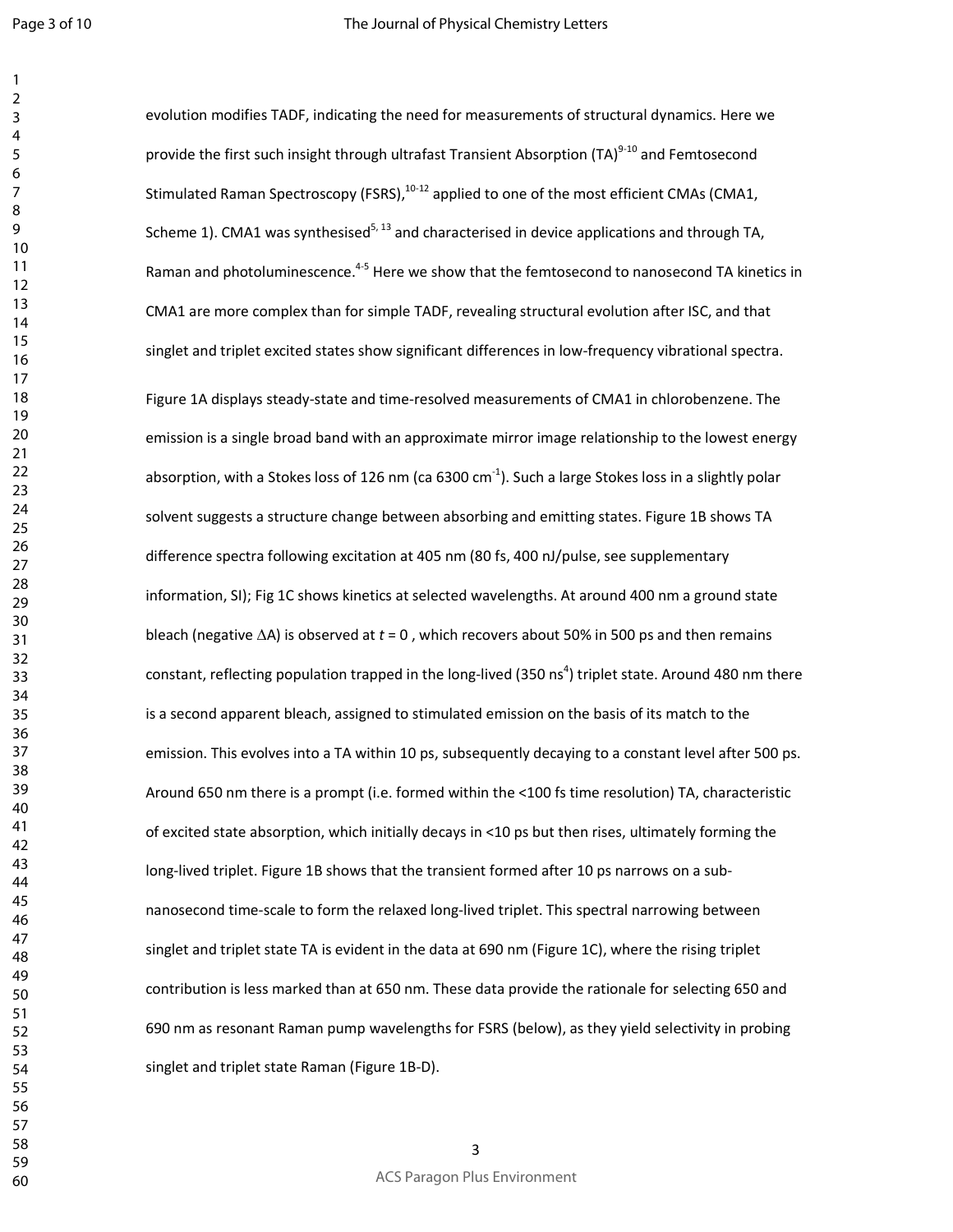

**Figure 1** *Steady-state and transient electronic spectroscopy of CMA1 in chlorobenzene. (a) Steadystate absorption (blue) and emission (red). (b) Complete TA data set, plotted on a log timescale; the 650 and 690 nm wavelengths of the Raman pump are marked in white. (c) Transient kinetics at selected wavelengths 470 nm (blue) 570 nm (green) 650 nm (magenta) 690 nm (red); solid lines are data and dashed lines are the fit. The oscillation in the 470 nm data reflects coherently excited vibrational modes. (d) EADS recovered from the analysis of (b) in terms of a series of first-order steps: EADS1, (black) 0.4 ps; EADS2 (blue) 3.6 ps; EADS3 (green), 8.4 ps; EADS4 (magenta) 373 ps; Final EADS (red) 300 ns. Raman pump wavelengths used are again indicated by vertical dash lines.*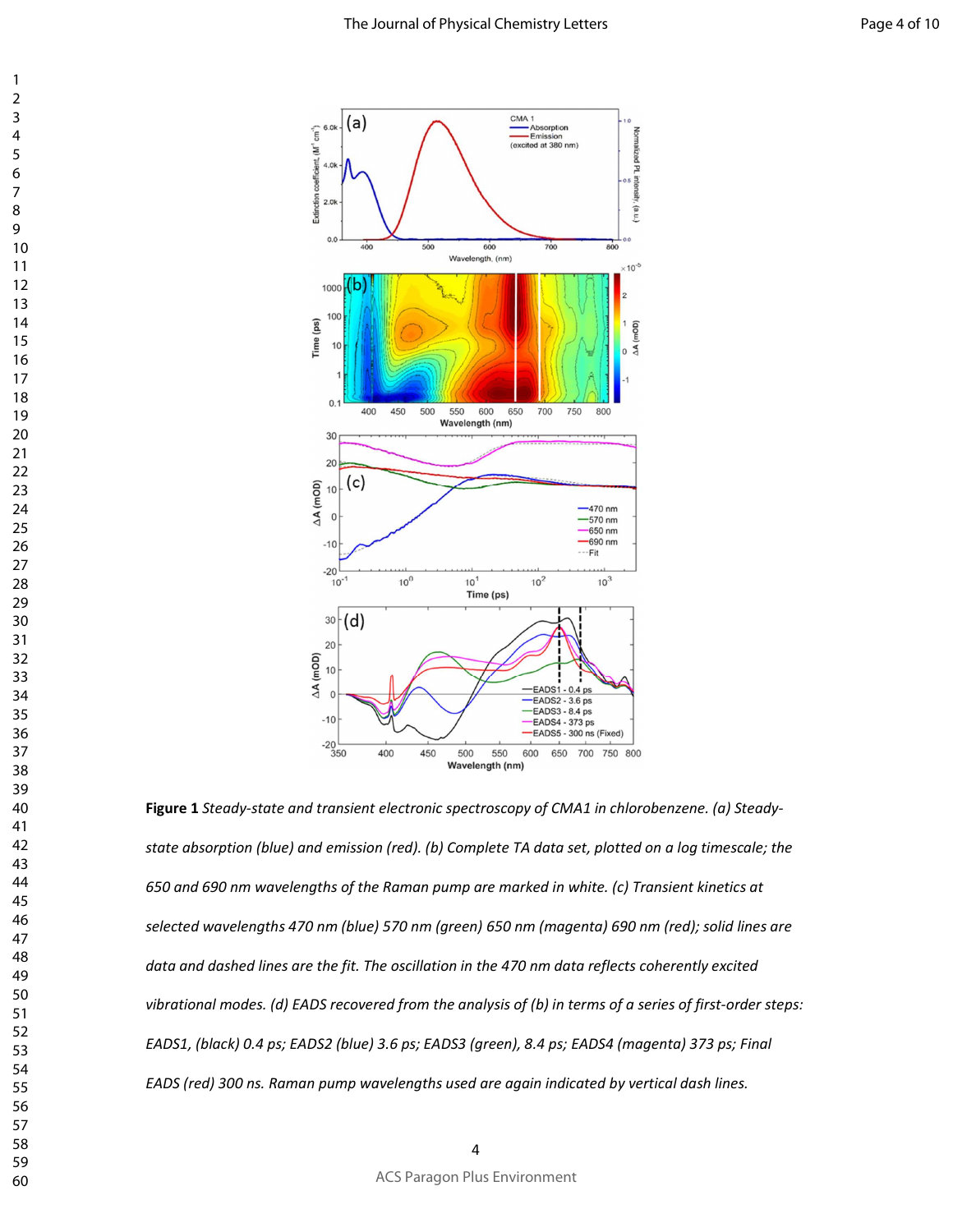The TA data were subjected to global kinetic analysis in terms of successive first order rate constants.<sup>14</sup> The resulting evolution associated difference spectra (EADS) are shown in Figure 1D (fits to experimental data are included in Fig 1C). The expectation for a three level system exhibiting TADF (i.e. ground and excited singlet state,  $S<sub>1</sub>$ , connected by an allowed transition, and a triplet state thermally coupled to S<sub>1</sub>) is biexponential kinetics, with the fast component dominated by  $k_{\text{ISC}}^{-1}$  and slow reflecting the triplet lifetime, with amplitude depending on  $k_{RISC}$ . The data are more complex, requiring four first order steps leading to the final EADS.

The earliest EADS (EADS1) shows stimulated emission at 460 nm and broad TA between 500 and 750 nm, which relaxes with a 0.4 ps time constant to an intermediate, EADS2. EADS2 has the same TA as EADS1 but a red-shifted stimulated emission, revealing energy relaxation in  $S_1$ . We assign this to ultrafast structural evolution, consistent with the large Stokes loss (Figure 1A). EADS2 relaxes to EADS3 in 3.7 ps, a process dominated by conversion of the stimulated emission to TA between 450 and 500 nm, accompanied by decay of the broad S<sub>1</sub> absorption (650 nm); thus 3.7 ps reflects  $k_{\text{ISC}}^{-1}$ , in agreement with an earlier photoluminescence study.<sup>4</sup> EADS3 decays in 8.4 ps to EADS4, in which characteristic features of the triplet state begin to appear, notably around 650 nm. In addition the TA around 460 nm has flattened. There is further evolution from EADS4 in 373 ps, to populate the final spectrally narrowed feature at 650 nm, associated with the relaxed long-lived triplet; this does not evolve further on the nanosecond timescale. While the change from EADS4 is subtle it is apparent in the experimental data as continuing evolution up to 500 ps (Figure 1C).

The initial sub-picosecond spectral shift was assigned to fast structural reorganization in  $S_1$ ; calculations on CMA2 (where Cu replaces Au) suggest a lengthening of the carbene C-N bond on excitation,<sup>7</sup> which could occur on this timescale. Solvation dynamics may also contribute, as calculations suggest a significant decrease in dipole moment on excitation.<sup>6</sup> However, the polar solvation spectral shift in weakly polar chlorobenzene is expected to be small, so the shift leading to EADS2 is more likely solute structural reorganization. Assignment of the 3.7 ps EADS2 to EADS3 relaxation to ISC is in excellent agreement with calculation.<sup>8</sup>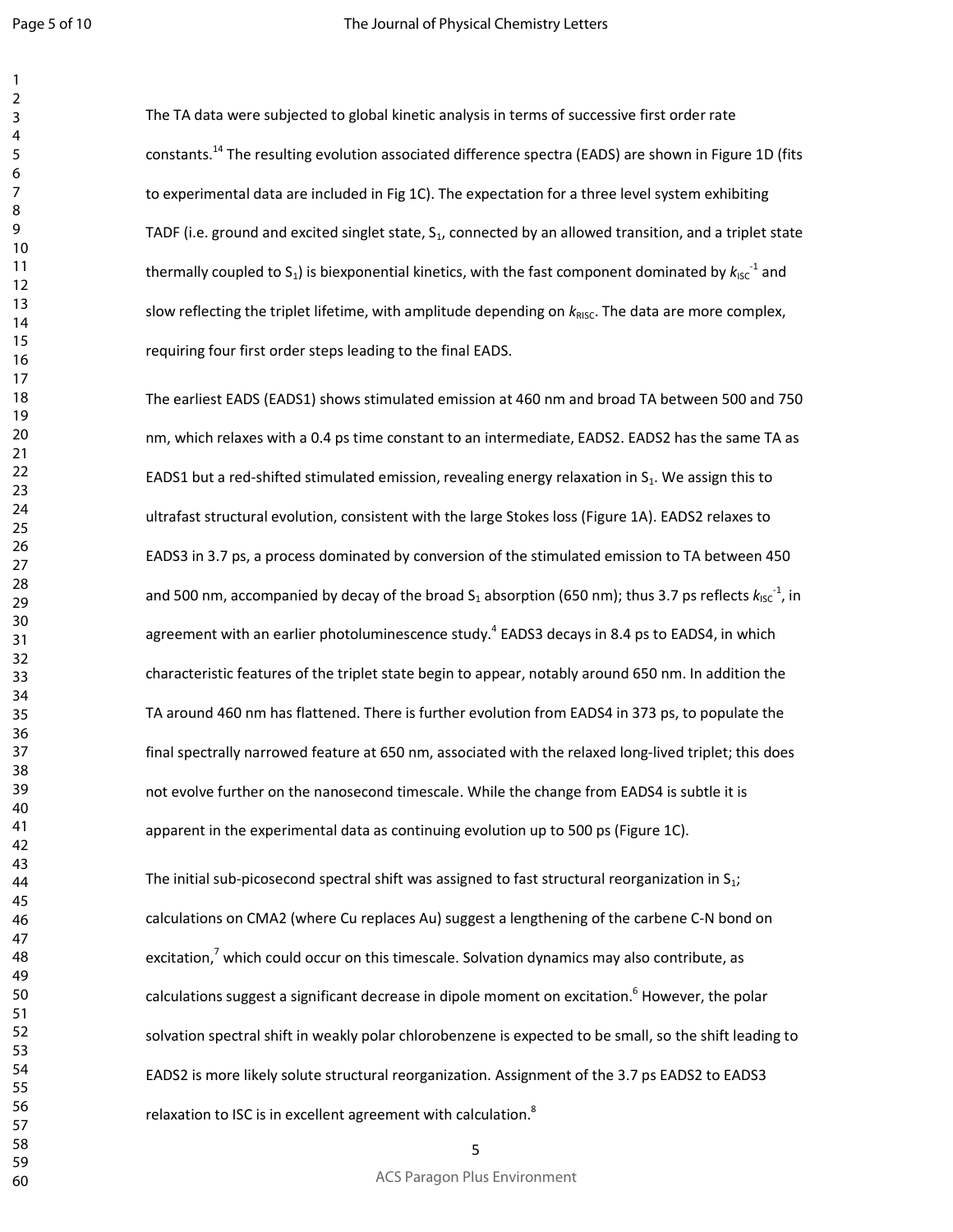Later EADS (EADS3 to EADS5) reveal evolution between ISC and formation of the final relaxed triplet. The analysis recovers two relaxation phases, an initial fast one (8 ps) to an unrelaxed triplet, and a slower one (373 ps) forming the relaxed triplet state, which is coupled to emission through RISC. These relaxation processes are not accompanied by large spectral shifts, which might modify ∆*E*<sub>ST</sub>, but reflect a structural relaxation, with resultant modulation of  $k_{RISC}$ . Calculations showed that excited state structural transformations, ligand twisting or deformation, occur on energetically flat or downhill surfaces, and that both singlet – triplet mixing and radiative transition moment are a function of these coordinates. We suggest that the intermediates observed here report on this structural evolution, and reflect changes in electronic structure accompanying state mixing. Such mixing may be promoted by rotation of the carbazolyl moiety;<sup>6-7</sup> diffusive orientational relaxation of molecules of similar size occur on the 10 – 100 ps timescale,<sup>15</sup> consistent with this mechanism.<sup>6</sup> FSRS (Figure 2) provides access to Raman spectra of resonant excited states, and thus a route to structural dynamics. The tuneable narrowband  $(<10 \text{ cm}^{-1})$  'Raman pump' pulse (see SI) was set at either 650 nm to be resonant with the narrow relaxed triplet state TA, or 690 nm to be resonant with S<sub>1</sub> (Figure 1B,D). We measure FSRS on the Stokes (Raman gain) side and the red side of the TA to yield simpler lineshapes.<sup>16-17</sup> Figure 2A displays time-resolved FSRS, reflecting formation of the relaxed triplet from the  $S_1$  state, while Figure 2B plots the corresponding data for the broader underlying singlet state. That different resonance conditions favour one state over the other is evident in the time dependence; the amplitude of the spectra at 690 nm decay monotonically, while the 650 nm data increase with time. Thus early time data in Fig. 2B are characteristic of  $S_1$ , while later data in Fig. 2A reflect the triplet state Raman (earlier time 650 nm data has contributions from both). The degree of selectivity is demonstrated by evolution of the 436 cm<sup>-1</sup> peak common to both states (Fig. 2C), with amplitude decaying at 490 nm but rising at 650 nm, reflecting the respective resonance condition (Figure 2B,D).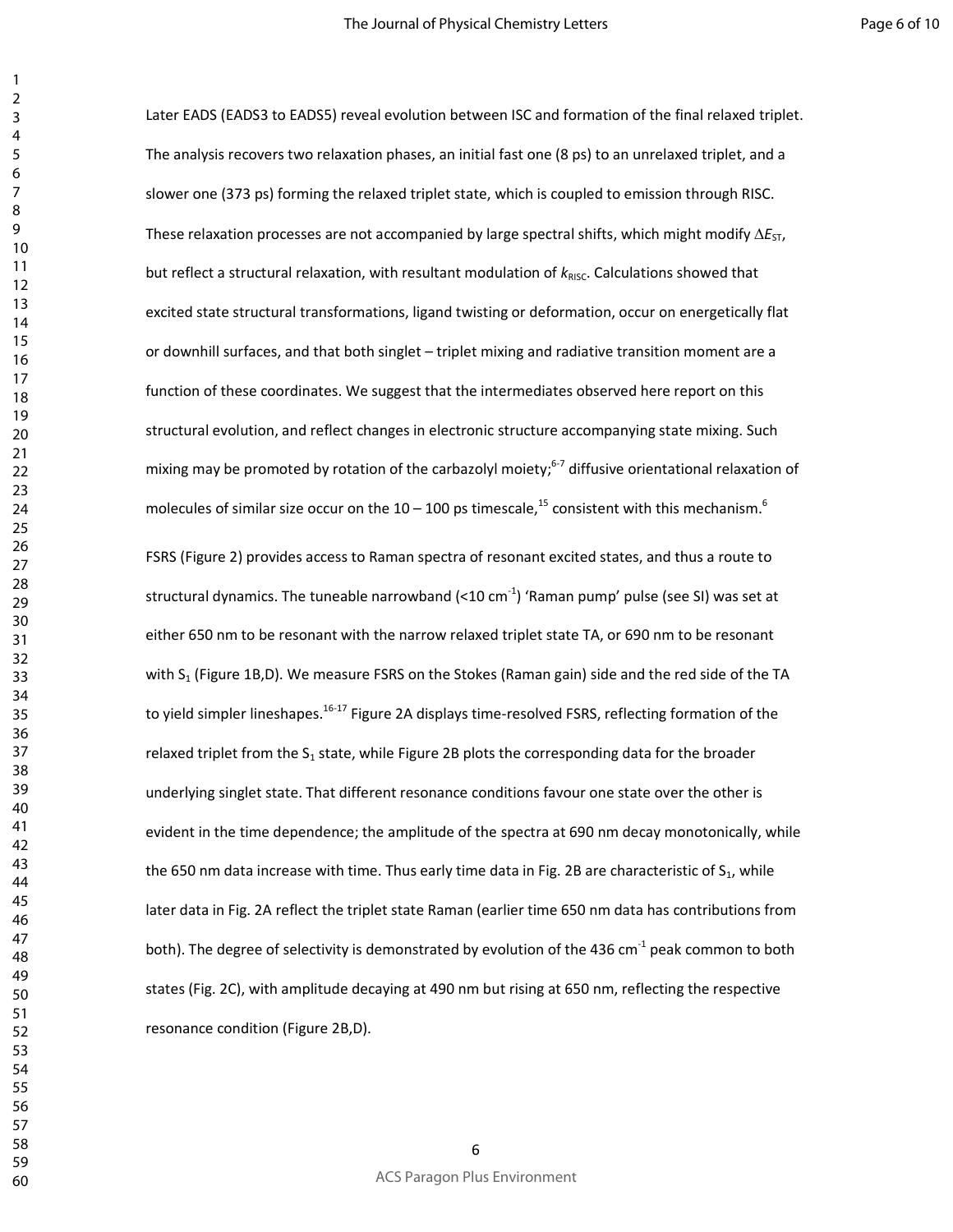

**Figure 2** *FSRS data for CMA1 in chlorobenzene. (a) Stack plot of Raman spectra recovered with 650 nm Raman pump. (b) as for (a) but 690 nm Raman pump. (c) Time dependent signal of the 436 cm-1 amplitude for 690 nm (red) and 650 nm (blue) pump. (d) Time dependent FSRS signal at 258 cm-1 (650 nm pump).*

The ground state Raman of solid CMA1 has a cluster of intense modes at low wavenumber (<100 cm-<sup>1</sup>) assigned to ligand torsion, and a further cluster above 1000 cm<sup>-1</sup>, reflecting ring-stretch and CH bending modes.<sup>4</sup> The excited state spectra in Figure 2 are very different, with strong Raman activity at 258 and 436 cm<sup>-1</sup> (where there is only weak ground state activity<sup>4</sup>) and additional modes in the ring-stretch region. These changes in vibrational spectra between ground and excited states point to a structure change. Calculations suggest that electronic excitation involves charge transfer from carbazole to carbene, accompanied by a decreased dipole moment.<sup>4, 6</sup> Such a change in electronic structure may give rise to modified bond strengths, manifested in vibrational spectra; in the absence of accurate calculations of excited state frequencies, more detailed assignment is not possible. In contrast, Raman spectra of singlet and triplet states are very similar from 400 cm<sup>-1</sup> to >1000 cm<sup>-1</sup>; only the 1388 cm<sup>-1</sup> peak undergoes a small (ca 5 cm<sup>-1</sup>) red shift between singlet and triplet states, indicating weakening of a ring stretch in the carbazole ligand on ISC.<sup>4, 6</sup> This similarity implies similar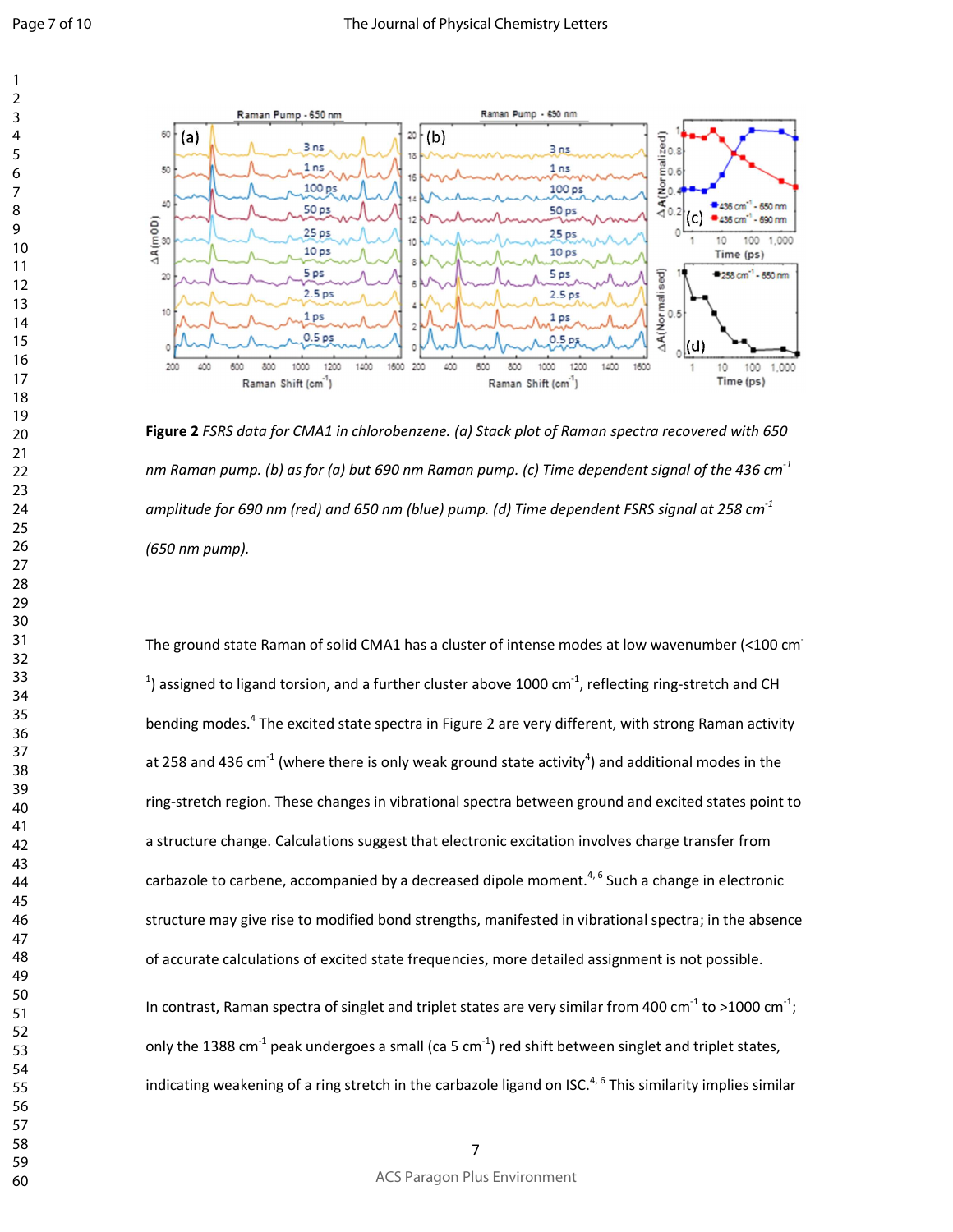structures for the strongly mixed near degenerate  $S_1$  and  $T_1$  states. In general, the dominant contributions to the higher wavenumber Raman spectra probably arise from ligand ring localised modes, which are apparently not strongly perturbed on ISC.

The only striking difference between singlet and triplet states lies in their low-frequency Raman activity, where a strong 258 cm<sup>-1</sup> mode makes a major contribution to the singlet state (690 nm), but decays in 8 ps (Figure 2D). This mode is also observed in the 650 nm data, but not beyond 10 ps, where the triplet is formed and stabilising. Thus, the 258  $cm<sup>-1</sup>$  mode reflects a distinct difference between singlet and triplet states. The 258 cm $^{-1}$  matches calculations for carbazole ring modes which appear with low amplitude in the ground state spectrum. However, there is no reason to expect these modes to be absent in the triplet state or strongly resonantly enhanced. Its appearance specifically in S<sub>1</sub> could reflect intramolecular carbazole torsion relative to carbene,<sup>6</sup> following excitation of the nearly co-planar ground state (in which the 258 cm<sup>-1</sup> mode is weak or absent<sup>4</sup>). However, that torsion potential is rather flat<sup>6</sup> and the ligand relatively massive leading to a calculated wavenumber in the ground electronic state of  $<$  20 cm<sup>-1</sup>, a much lower frequency than 258 cm $^{-1}$ . A second source of low-frequency activity is modes involving the heavy Au ion. A recent calculation for CMA2 (M = Cu) pointed to excited state bending and elongation of the carbon-metalnitrogen bond, enhancing spin-orbit coupling.<sup>7</sup> The structure changes associated with that relaxation could modulate low-frequency Raman activity. Thus, we tentatively assign the difference between  $S_1$ and  $T_1$  low-frequency Raman to structural changes reflected in C-Au-N localised modes upon change in electronic state.

In conclusion, we report ultrafast dynamics in the near ideal TADF molecule CMA1. Measurements of TA show a complex hierarchy including sub-picosecond structural relaxation and 3.7 ps ISC. This is followed by relaxation in the triplet state associated with the appearance of a new intermediate in <10 ps, and formation of the relaxed triplet state in hundreds of picoseconds, demonstrating structural dynamics in the triplet manifold. Structural evolution was interrogated by FSRS, which revealed marked difference between ground and excited states spectra, and between singlet and

ACS Paragon Plus Environment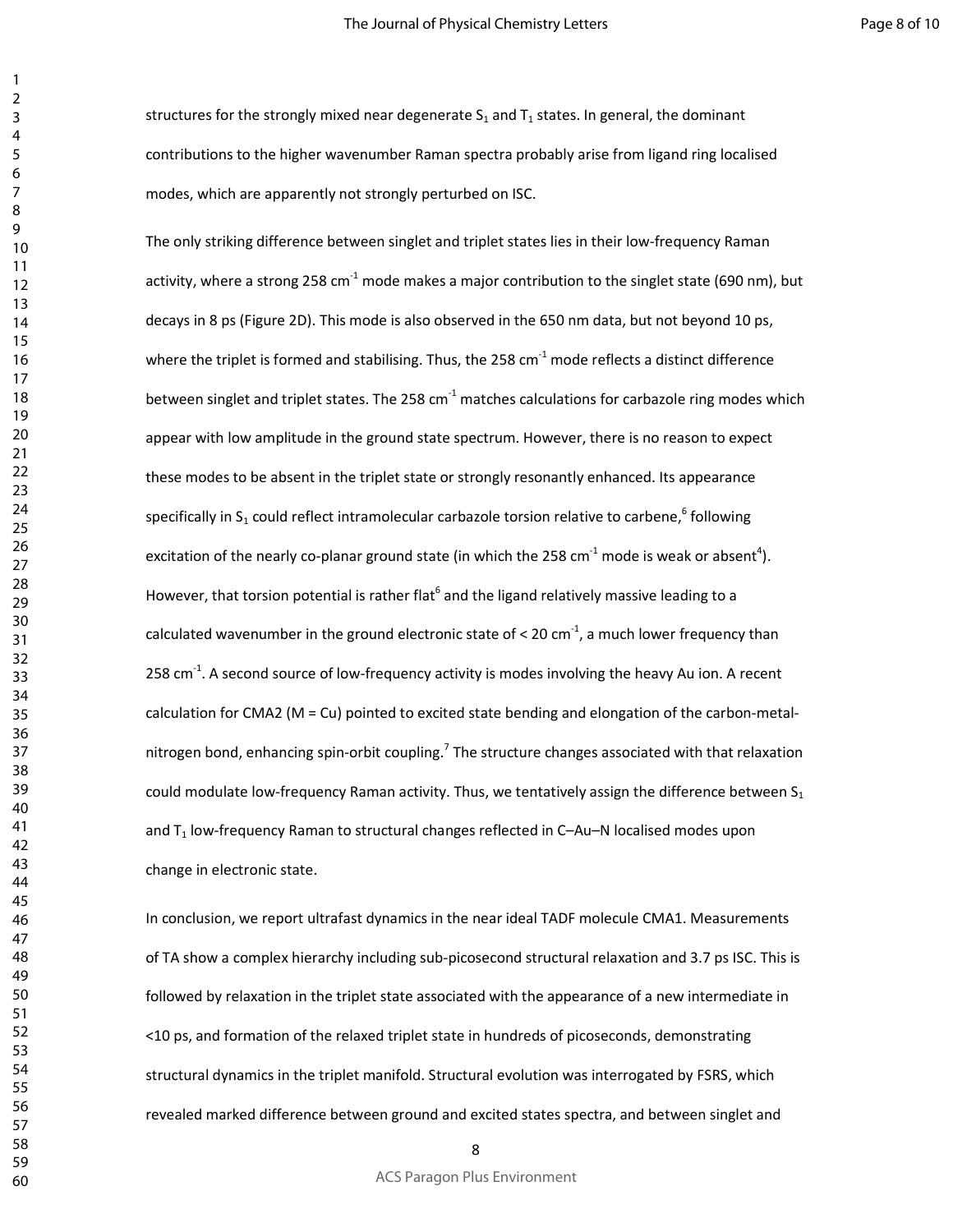triplet states, notably suppression of a strong low-frequency mode in  $S<sub>1</sub>$  on triplet state formation. It was suggested that this reflects structural relaxation around the central metal atom. These measurements are being extended to a range of CMAs.

**Acknowledgment**. S.R.M. is grateful to EPSRC for financial support (EP/N033647/1, EP/J009148/1, EP/R042357/1). M.B. is an ERC Advanced Investigator Award holder (grant no. 338944-GOCAT).

#### **Supporting Information**

Additional details on the TA and FSRS methodology, and an example of the background subtraction procedure required for the generation of the data in Figure 2.